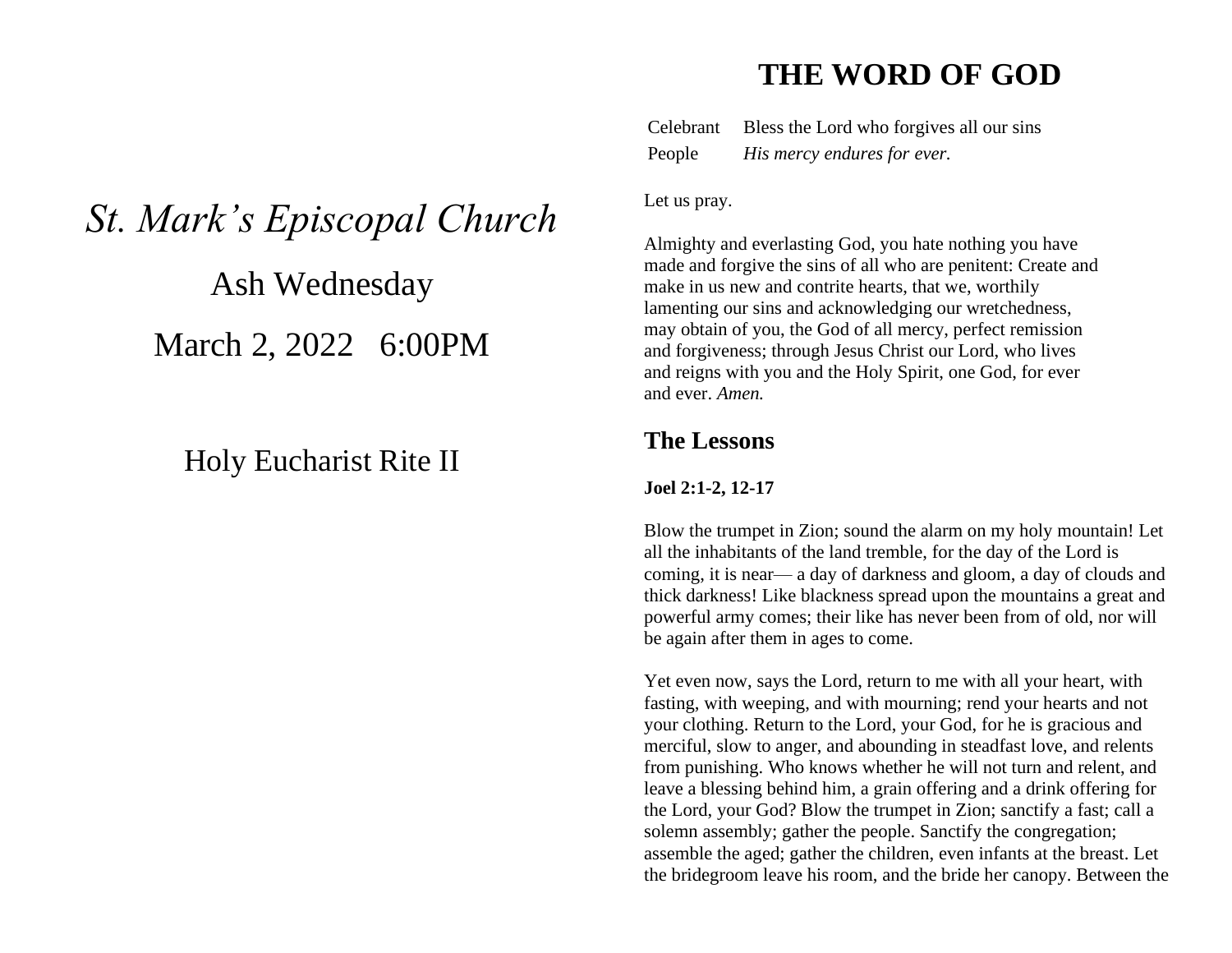vestibule and the altar let the priests, the ministers of the Lord, weep. Let them say, "Spare your people, O Lord, and do not make your heritage a mockery, a byword among the nations. Why should it be said among the peoples, 'Where is their God?'"

 The Word of the Lord. *People Thanks be to God.*

### **Psalm 103**

1 Bless the Lord, O my soul, \* and all that is within me, bless his holy Name.

2 Bless the Lord, O my soul, \* and forget not all his benefits.

3 He forgives all your sins \* and heals all your infirmities;

4 He redeems your life from the grave \* and crowns you with mercy and loving-kindness;

5 He satisfies you with good things, \* and your youth is renewed like an eagle's.

6 The Lord executes righteousness \* and judgment for all who are oppressed.

7 He made his ways known to Moses \* and his works to the children of Israel.]

8 The Lord is full of compassion and mercy, \* slow to anger and of great kindness.

9 He will not always accuse us, \* nor will he keep his anger for ever. 10 He has not dealt with us according to our sins, \* nor rewarded us according to our wickedness.

11 For as the heavens are high above the earth, \* so is his mercy great upon those who fear him.

12 As far as the east is from the west, \* so far has he removed our sins from us.

13 As a father cares for his children, \* so does the Lord care for those who fear him.

14 For he himself knows whereof we are made; \* he remembers that we are but dust.

[15 Our days are like the grass; \* we flourish like a flower of the field;

16 When the wind goes over it, it is gone, \* and its place shall know it no more.

17 But the merciful goodness of the Lord endures for ever on those who fear him, \* and his righteousness on children's children;

18 On those who keep his covenant \* and remember his commandments and do them.

19 The Lord has set his throne in heaven, \* and his kingship has dominion over all.

20 Bless the Lord, you angels of his, you mighty ones who do his bidding, \* and hearken to the voice of his word.

21 Bless the Lord, all you his hosts, \* you ministers of his who do his will.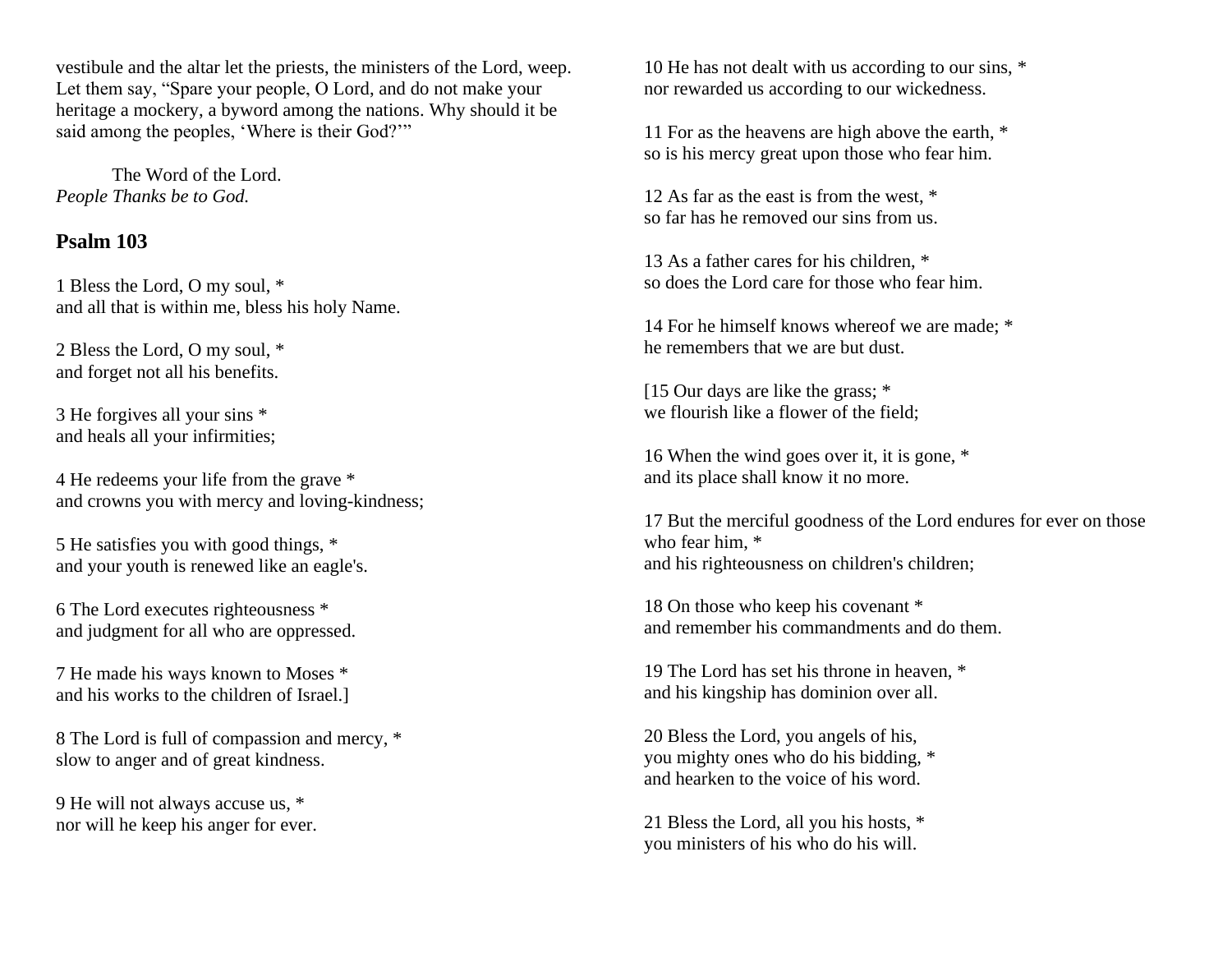22 Bless the Lord, all you works of his, in all places of his dominion; \* bless the Lord, O my soul.]

### **2 Corinthians 5:20b-6:10**

We entreat you on behalf of Christ, be reconciled to God. For our sake he made him to be sin who knew no sin, so that in him we might become the righteousness of God.

As we work together with him, we urge you also not to accept the grace of God in vain. For he says, "At an acceptable time I have listened to you, and on a day

of salvation I have helped you." See, now is the acceptable time; see, now is the day of salvation! We are putting no obstacle in anyone's way, so that no fault may be found with our ministry, but as servants of God we have commended ourselves in every way: through great endurance, in afflictions, hardships, calamities, beatings, imprisonments, riots, labors, sleepless nights, hunger; by purity, knowledge, patience, kindness, holiness of spirit, genuine love, truthful speech, and the power of God; with the weapons of righteousness for the right hand and for the left; in honor and dishonor, in ill repute and good repute. We are treated as impostors, and yet are true; as unknown, and yet are well known; as dying, and see—we are alive; as punished, and yet not killed; as sorrowful, yet always rejoicing; as poor, yet making many rich; as having nothing, and yet possessing everything.

 The Word of the Lord *People Thanks be to God.*

> The Holy Gospel of our Lord Jesus Christ according to Matthew.

*People Glory to you, Lord Christ.*

### **Matthew 6:1-6, 16-21**

"Beware of practicing your piety before others in order to be seen by them; for then you have no reward from your Father in heaven. "So whenever you give alms, do not sound a trumpet before you, as the hypocrites do in the synagogues and in the streets, so that they may be praised by others. Truly I tell you, they have received their reward. But when you give alms, do not let your left hand know what your right hand is doing, so that your alms may be done in secret; and your Father who sees in secret will reward you.

"And whenever you pray, do not be like the hypocrites; for they love to stand and pray in the synagogues and at the street corners, so that they may be seen by others. Truly I tell you, they have received their reward. But whenever you pray, go into your room and shut the door and pray to your Father who is in secret; and your Father who sees in secret will reward you.

"And whenever you fast, do not look dismal, like the hypocrites, for they disfigure their faces so as to show others that they are fasting. Truly I tell you, they have received their reward. But when you fast, put oil on your head and wash your face, so that your fasting may be seen not by others but by your Father who is in secret; and your Father who sees in secret will reward you.

"Do not store up for yourselves treasures on earth, where moth and rust consume and where thieves break in and steal; but store up for yourselves treasures in heaven, where neither moth nor rust consumes and where thieves do not break in and steal. For where your treasure is, there your heart will be also.

The Gospel of the Lord.

*People Praise to you, Lord Christ.*

**Sermon The Reverend Nancy L. Threadgill**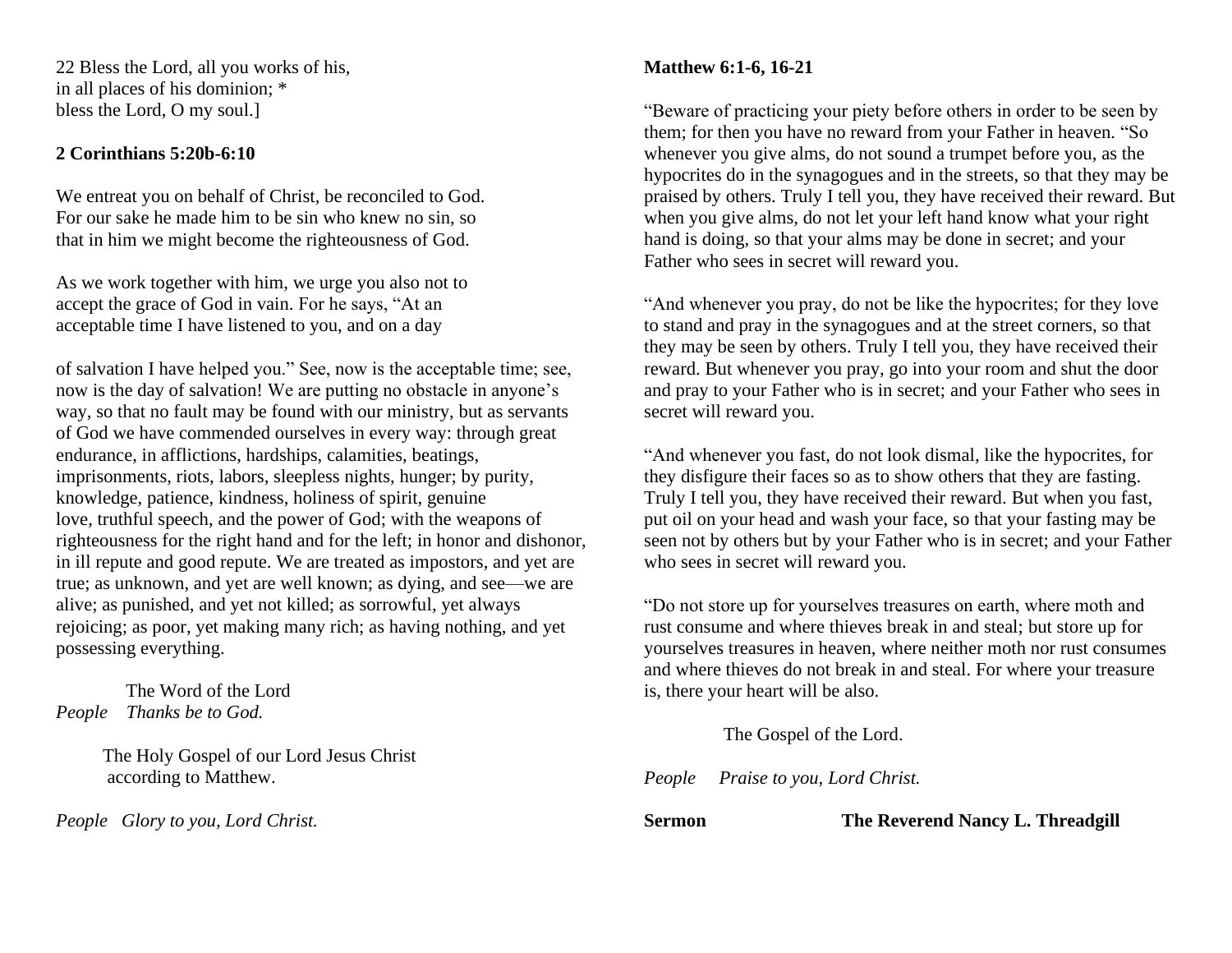*After the Sermon, the Celebrant invites the people to the observance of a holy Lent, saying*

Dear People of God: The first Christians observed with great devotion the days of our Lord's passion and resurrection, and it became the custom of the Church to prepare for them by a season of penitence and fasting. This season of Lent provided a time in which converts to the faith were prepared for Holy Baptism. It was also a time when those who, because of notorious sins, had been separated from the body of the faithful were reconciled by penitence and forgiveness, and restored to the fellowship of the Church. Thereby, the whole congregation was put in mind of the message of pardon and absolution set forth in the Gospel of our Savior, and of the need which all Christians continually have to renew their repentance and faith.

I invite you, therefore, in the name of the Church, to the observance of a holy Lent, by self-examination and repentance; by prayer, fasting, and self-denial; and by reading and meditating on God's holy Word. And, to make a right beginning of repentance, and as a mark of our mortal nature, let us now kneel before the Lord, our maker and redeemer.

### *Silence is then kept for a time.*

*If ashes are to be imposed, the Celebrant says the following prayer*

Almighty God, you have created us out of the dust of the earth: Grant that these ashes may be to us a sign of our mortality and penitence, that we may remember that it is only by your gracious gift that we are given everlasting life; through Jesus Christ our Savior. *Amen.*

### *The ashes are imposed with the following words*

Remember that you are dust, and to dust you shall return.

- 1 Have mercy on me, O God, according to your loving-kindness; \*
	- in your great compassion blot out my offenses.
- 2 Wash me through and through from my wickedness \* and cleanse me from my sin.
- 3 For I know my transgressions, \* and my sin is ever before me.
- 4 Against you only have I sinned \* and done what is evil in your sight.
- 5 And so you are justified when you speak \* and upright in your judgment
- 6 Indeed, I have been wicked from my birth, \* a sinner from my mother's womb.
- 7 For behold, you look for truth deep within me, \* and will make me understand wisdom secretly.
- 8 Purge me from my sin, and I shall be pure; \* wash me, and I shall be clean indeed.
- 9 Make me hear of joy and gladness, \* that the body you have broken may rejoice.
- 10 Hide your face from my sins \* and blot out all my iniquities.
- 11 Create in me a clean heart, O God, \* and renew a right spirit within me.
- 12 Cast me not away from your presence \* and take not your holy Spirit from me.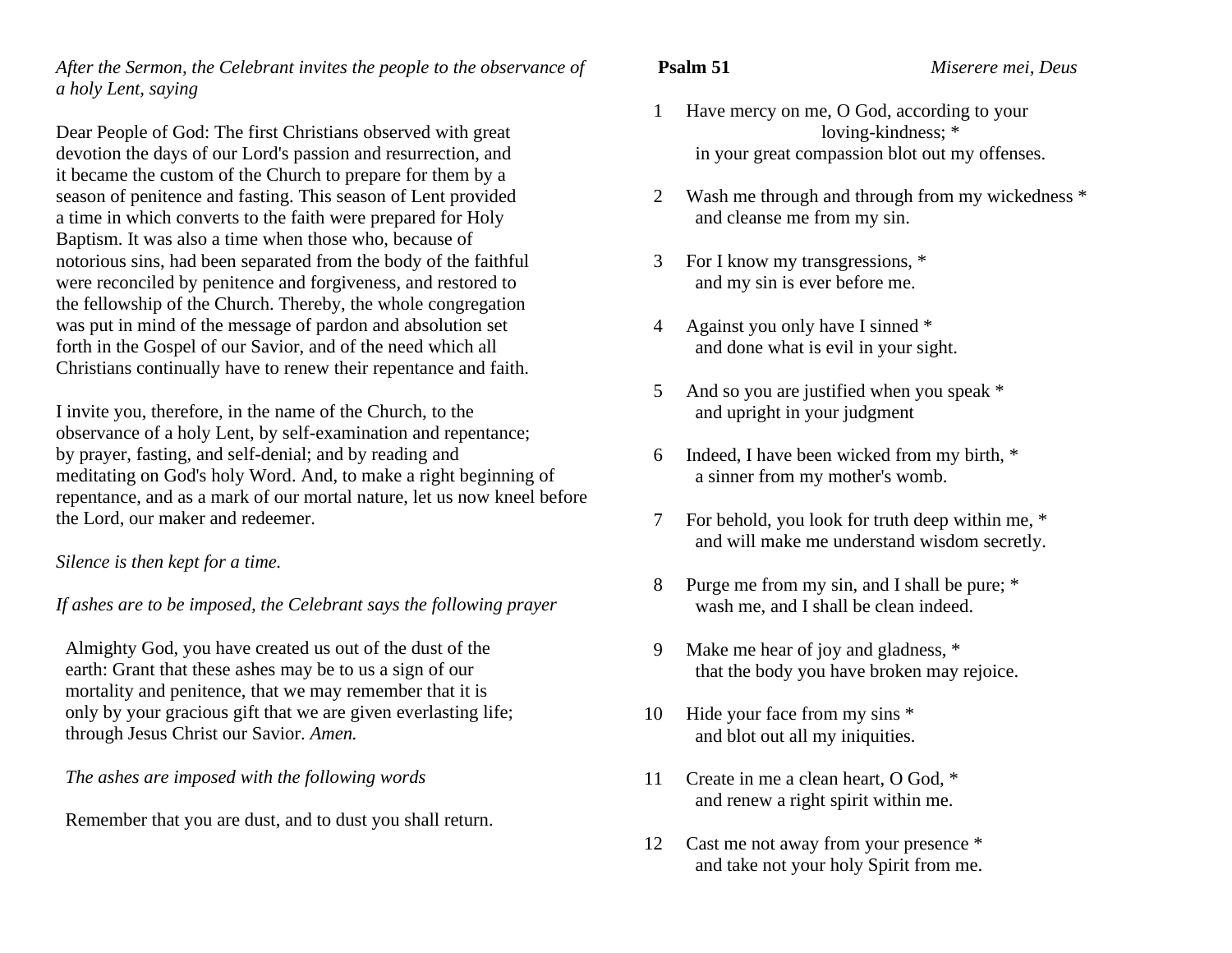- 13 Give me the joy of your saving help again \* and sustain me with your bountiful Spirit.
- 14 I shall teach your ways to the wicked,  $*$ and sinners shall return to you.
- 15 Deliver me from death, O God, \* and my tongue shall sing of your righteousness, O God of my salvation.
- 16 Open my lips, O Lord, \* and my mouth shall proclaim your praise.
- 17 Had you desired it, I would have offered sacrifice; \* but you take no delight in burnt-offerings.
- 18 The sacrifice of God is a troubled spirit; \* a broken and contrite heart, O God, you will not despise.

### **Litany of Penitence**

*The Celebrant and People together*

*Most holy and merciful Father: We confess to you and to one another, and to the whole communion of saints in heaven and on earth, that we have sinned by our own fault in thought, word, and deed; by what we have done, and by what we have left undone.*

### *The Celebrant continues*

We have not loved you with our whole heart, and mind, and strength. We have not loved our neighbors as ourselves. We have not forgiven others, as we have been forgiven. *Have mercy on us, Lord.*

We have been deaf to your call to serve, as Christ served us. We have not been true to the mind of Christ. We have grieved your Holy Spirit. *Have mercy on us, Lord.*

We confess to you, Lord, all our past unfaithfulness: the pride, hypocrisy, and impatience of our lives, *We confess to you, Lord.*

Our self-indulgent appetites and ways, and our exploitation of other people, *We confess to you, Lord.*

Our anger at our own frustration, and our envy of those more fortunate than ourselves, *We confess to you, Lord.*

Our intemperate love of worldly goods and comforts, and our dishonesty in daily life and work, *We confess to you, Lord.*

Our negligence in prayer and worship, and our failure to commend the faith that is in us, *We confess to you, Lord.*

Accept our repentance, Lord, for the wrongs we have done: for our blindness to human need and suffering, and our indifference to injustice and cruelty, *Accept our repentance, Lord*.

For all false judgments, for uncharitable thoughts toward our neighbors, and for our prejudice and contempt toward those who differ from us, *Accept our repentance, Lord*.

For our waste and pollution of your creation, and our lack of concern for those who come after us, *Accept our repentance, Lord.*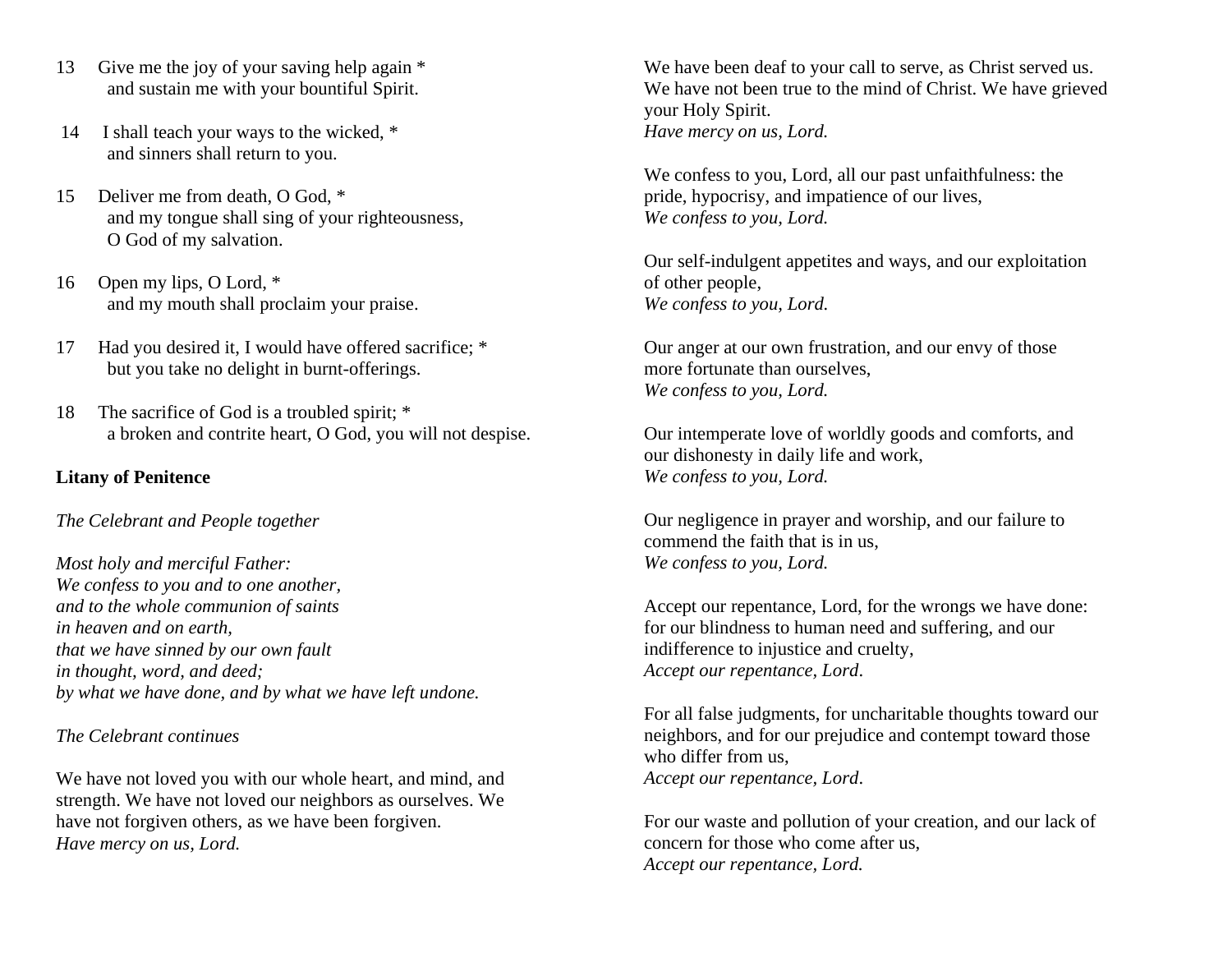Restore us, good Lord, and let your anger depart from us; *Favorably hear us, for your mercy is great.*

Accomplish in us the work of your salvation, *That we may show forth your glory in the world.*

By the cross and passion of your Son our Lord, *Bring us with all your saints to the joy of his resurrection.*

*The Priest, stands and, facing the people, says*

Almighty God, the Father of our Lord Jesus Christ, who desires not the death of sinners, but rather that they may turn from their wickedness and live, has given power and commandment to his ministers to declare and pronounce to his people, being penitent, the absolution and remission of their sins. He pardons and absolves all those who truly repent, and with sincere hearts believe his holy Gospel.

Therefore we beseech him to grant us true repentance and his Holy Spirit, that those things may please him which we do on this day, and that the rest of our life hereafter may be pure and holy, so that at the last we may come to his eternal joy; through Jesus Christ our Lord. *Amen.*

### **The Peace**

*The Celebrant says to the people*

The peace of the Lord be always with you. *People And also with you.*

*Then the Minister and People may greet one another in the name of the Lord.*

# **The Holy Communion**

If you are offering your gift at the altar, and there Remember that your brother or sister has something you, leave your gift there before the altar and go; first to be reconciled to your brother or sister, and then come and offer your gift. *Matthew 5:23,24*

### **Eucharistic Prayer A**

*The Celebrant faces them and says*

The Lord be with you. *People And also with you. Celebrant*Lift up your hearts. *People We lift them to the Lord. Celebrant*Let us give thanks to the Lord our God. *People It is right to give him thanks and praise.*

*Then, facing the Holy Table, the Celebrant proceeds*

It is right, and a good and joyful thing, always and everywhere to give thanks to you, Father Almighty, Creator of heaven and earth.

Through Jesus Christ our Lord; who was tempted in every way as we are, yet did not sin. By his grace we are able to triumph over every evil, and to live no longer for ourselves alone, but for him who died for us and rose again.

Therefore we praise you, joining our voices with Angels and Archangels and with all the company of heaven, who for ever sing this hymn to proclaim the glory of your Name:

*Celebrant and People*

*Holy, Holy, Holy Lord, God of power and might, heaven and earth are full of your glory. Hosanna in the highest.*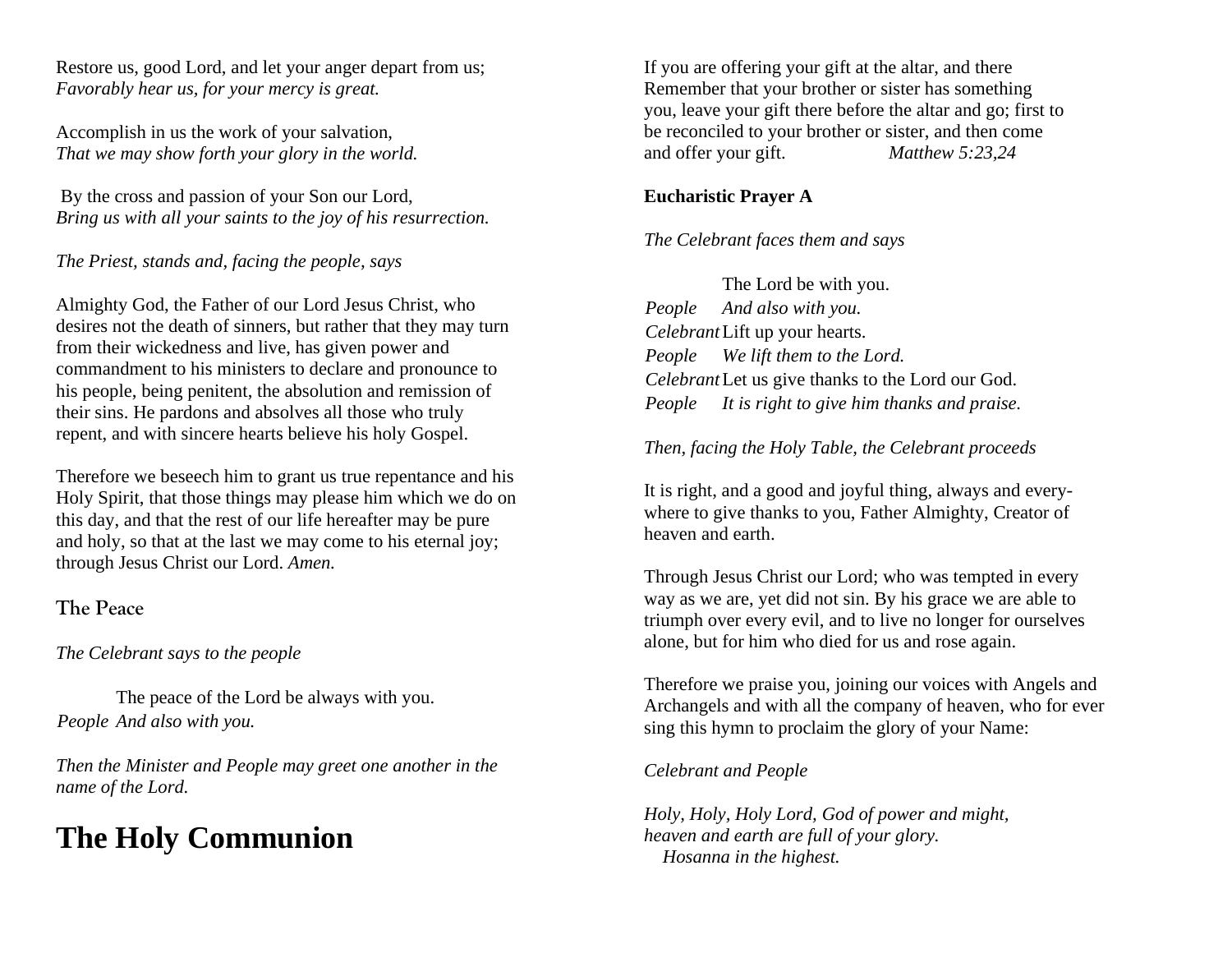*Blessed is he who comes in the name of the Lord. Hosanna in the highest.*

### *Then the Celebrant continues*

Holy and gracious Father: In your infinite love you made us for yourself, and, when we had fallen into sin and become subject to evil and death, you, in your mercy, sent Jesus Christ, your only and eternal Son, to share our human nature, to live and die as one of us, to reconcile us to you, the God and Father of all.

He stretched out his arms upon the cross, and offered himself, in obedience to your will, a perfect sacrifice for the whole world.

On the night he was handed over to suffering and death, our Lord Jesus Christ took bread; and when he had given thanks to you, he broke it, and gave it to his disciples, and said, "Take, eat: This is my Body, which is given for you. Do this for the remembrance of me."

After supper he took the cup of wine; and when he had given thanks, he gave it to them, and said, "Drink this, all of you: This is my Blood of the new Covenant, which is shed for you and for many for the forgiveness of sins. Whenever you drink it, do this for the remembrance of me." Therefore we proclaim the mystery of faith:

### *Celebrant and People*

*Christ has died. Christ is risen. Christ will come again.*

*The Celebrant continues*

We celebrate the memorial of our redemption, O Father, in this sacrifice of praise and thanksgiving. Recalling his death, resurrection, and ascension, we offer you these gifts.

Sanctify them by your Holy Spirit to be for your people the Body and Blood of your Son, the holy food and drink of new and unending life in him. Sanctify us also that we may faithfully receive this holy Sacrament, and serve you in unity, constancy, and peace; and at the last day bring us with all your saints into the joy of your eternal kingdom.

All this we ask through your Son Jesus Christ: By him, and with him, and in him, in the unity of the Holy Spirit all honor and glory is yours, Almighty Father, now and for ever. *AMEN.*

And now, as our Savior Christ has taught us, we are bold to say,

*Our Father, who art in heaven, hallowed be thy Name, thy kingdom come, thy will be done, on earth as it is in heaven. Give us this day our daily bread. And forgive us our trespasses, as we forgive those who trespass against us. And lead us not into temptation, but deliver us from evil. For thine is the kingdom, and the power, and the glory, for ever and ever. Amen.*

As our Savior Christ has taught us, we now pray,

*Our Father in heaven, hallowed be your Name, your kingdom come, your will be done, on earth as in heaven. Give us today our daily bread. Forgive us our sins as we forgive those who sin against us. Save us from the time of trial, and deliver us from evil. For the kingdom, the power, and the glory are yours, now and for ever. Amen.*

### The Breaking of the Bread

*The Celebrant breaks the consecrated Bread.*